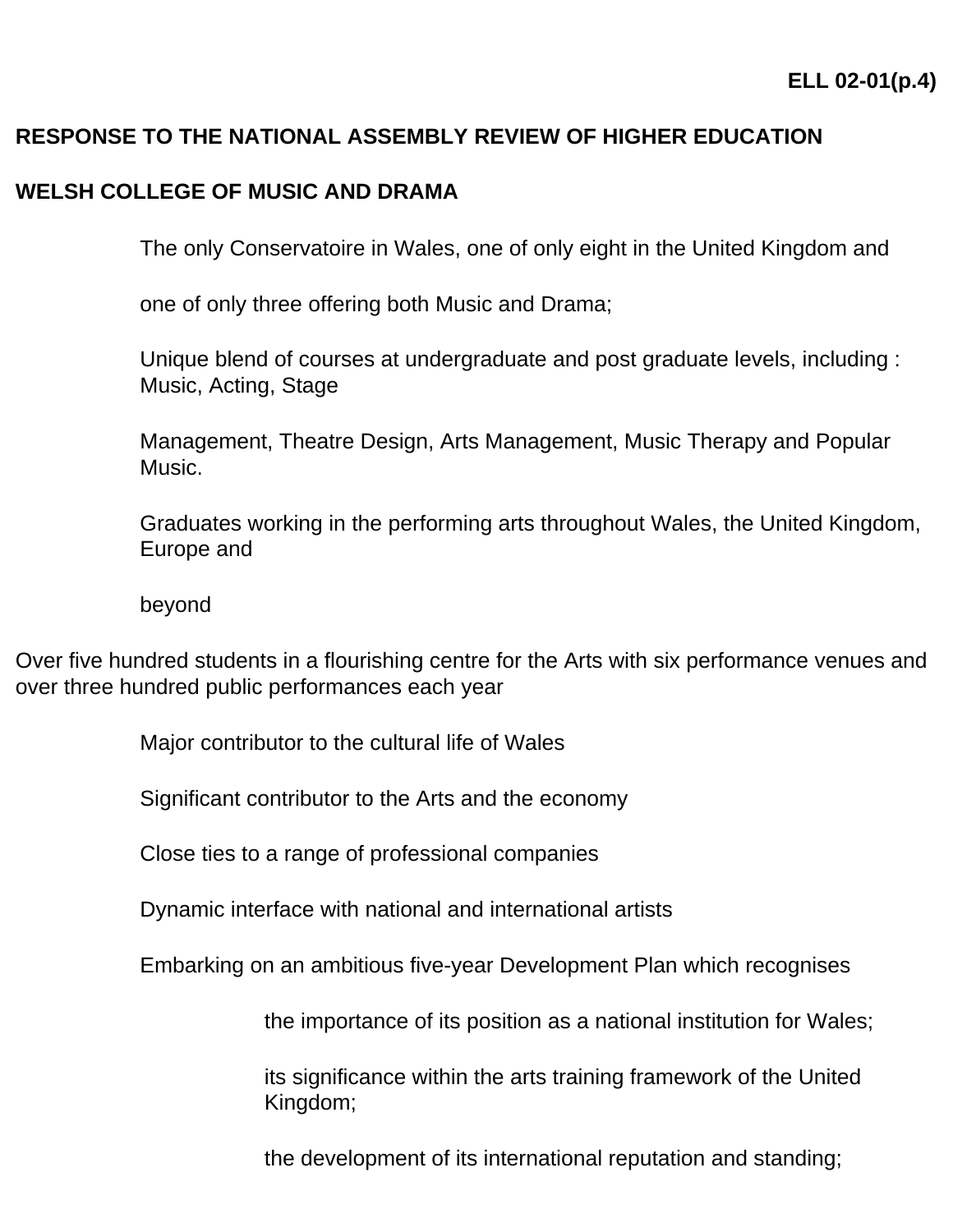the nature and quality of its learning environment (teaching, courses and facilities);

the character and potential of its student body.

## **The College's Mission :**

To provide performance-centred and practically-based courses which enable students to enter and influence the music and theatre professions and their related industries and, being aware of its unique position as the major provider of this type of education in Wales, to fulfil its responsibilities and develop its role in a European and international framework.

## **The College's objective :**

To provide vocational training and education for students which will enable them to

pursue careers to national and international standards,

work in a diversity of employment within the music, theatre and related industries,

contribute to the development of the creative world around them.

# **The College defines the nature of its conservatoire education and training as being distinguished by the following criteria :**

practically based training,

an emphasis on individual development,

the acquisition of performance skills,

the release and refinement of personal artistry,

a wide range of performance opportunities under professional conditions,

the integral participation of professional artists in programmes of work,

a specialised cultural environment.